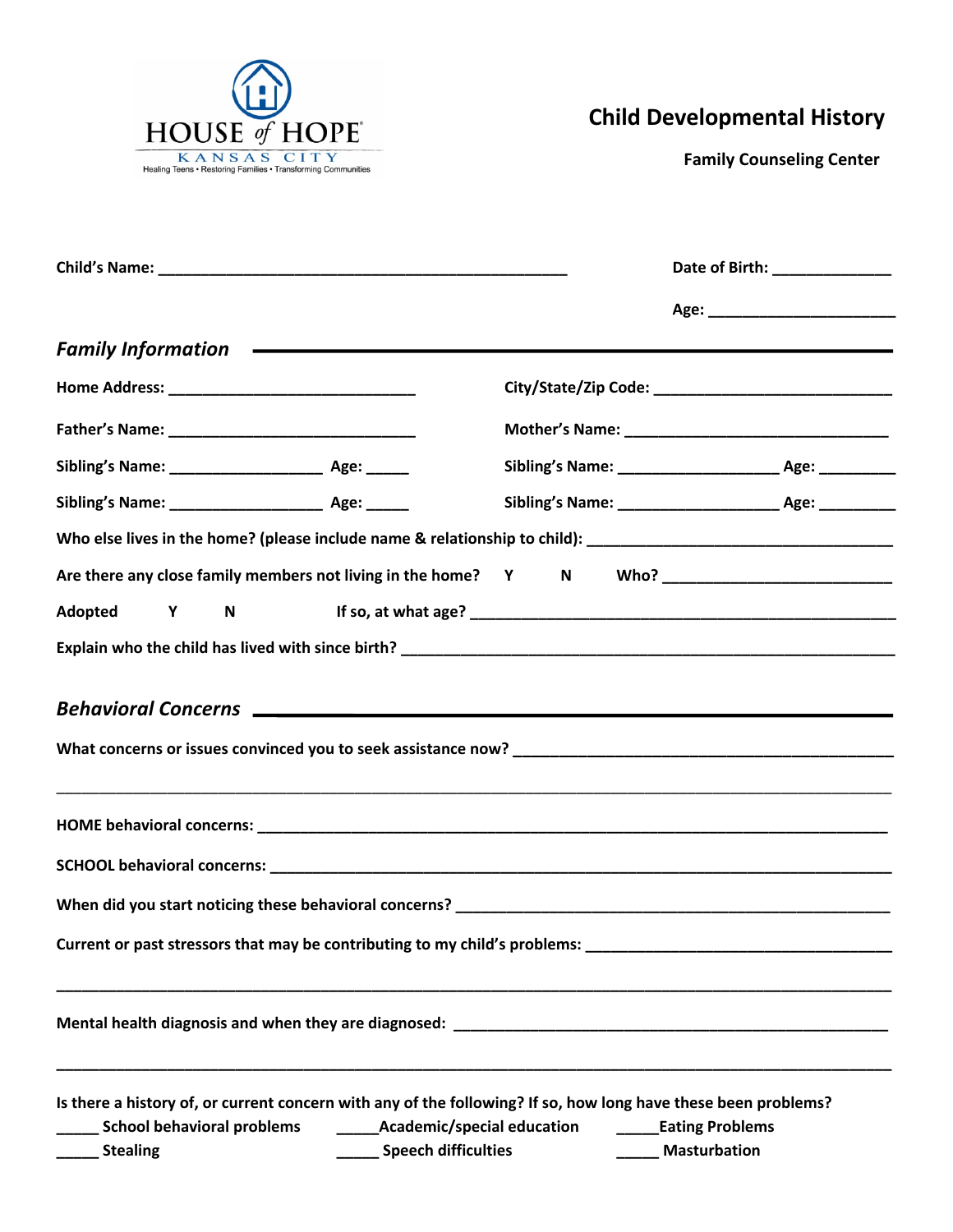| <b>High temperatures</b>                                           |   |   |        | Runaway              |                                      |                                   |           |                         | <b>Head injuries/concussions</b>                                                                                 |  |
|--------------------------------------------------------------------|---|---|--------|----------------------|--------------------------------------|-----------------------------------|-----------|-------------------------|------------------------------------------------------------------------------------------------------------------|--|
| ___ Temper tantrums                                                |   |   |        | Poor memory          |                                      |                                   |           | Crying spells           |                                                                                                                  |  |
| Wetting pants                                                      |   |   |        |                      | <b>Cruel to animals</b>              |                                   |           | Soiling pants           |                                                                                                                  |  |
| <b>Coordination</b>                                                |   |   |        | ____ Lying           |                                      |                                   |           | ______Truancy           |                                                                                                                  |  |
| <b>Example 2 Avoids cuddling</b>                                   |   |   |        | _______ Impulsivity  |                                      |                                   |           | <b>Headaches</b>        |                                                                                                                  |  |
| <b>Poor attention</b>                                              |   |   |        | High energy          |                                      |                                   |           | _____ Bed wetting       |                                                                                                                  |  |
| ______ Constipation                                                |   |   |        | _______ Fire setting |                                      |                                   |           |                         | _______ Sex play with other children                                                                             |  |
| <b>Example 1 Frequent bad dreams</b>                               |   |   |        |                      | <b>Example 2 Aggressive behavior</b> |                                   |           |                         | _____ Defiance to authority                                                                                      |  |
| Legal problems                                                     |   |   |        |                      | <b>Obsessive behavior</b>            |                                   |           | _____ Suicidal thoughts |                                                                                                                  |  |
| <b>Fears</b>                                                       |   |   |        |                      |                                      | <b>Attention Deficit Disorder</b> |           | <b>Hallucinations</b>   |                                                                                                                  |  |
| <b>Bizarre Behaviors</b>                                           |   |   |        |                      |                                      |                                   |           |                         |                                                                                                                  |  |
|                                                                    |   |   |        |                      |                                      |                                   |           |                         |                                                                                                                  |  |
| Describe relationship between your child and the following people: |   |   |        |                      |                                      |                                   |           |                         |                                                                                                                  |  |
|                                                                    |   |   |        |                      |                                      |                                   |           |                         | Father: The Commission of the Commission of the Commission of the Commission of the Commission of the Commission |  |
|                                                                    |   |   |        |                      |                                      |                                   |           |                         |                                                                                                                  |  |
|                                                                    |   |   |        |                      |                                      |                                   |           |                         |                                                                                                                  |  |
|                                                                    |   |   |        |                      |                                      |                                   |           |                         |                                                                                                                  |  |
|                                                                    |   |   |        |                      |                                      |                                   |           |                         |                                                                                                                  |  |
| <b>Treatment</b> (current and previous)                            |   |   |        |                      |                                      |                                   |           |                         |                                                                                                                  |  |
|                                                                    |   |   |        |                      |                                      |                                   |           |                         |                                                                                                                  |  |
| <b>INDIVIDUAL Therapy</b>                                          | Υ | N | Dates: |                      |                                      |                                   | With Who? |                         |                                                                                                                  |  |
|                                                                    |   |   |        |                      |                                      |                                   |           |                         |                                                                                                                  |  |
|                                                                    |   |   |        |                      |                                      |                                   |           |                         |                                                                                                                  |  |
| Individual Therapy Y                                               |   | N |        |                      | Dates: ________________              |                                   |           |                         |                                                                                                                  |  |
|                                                                    |   |   |        |                      |                                      |                                   |           |                         |                                                                                                                  |  |
|                                                                    |   |   |        |                      |                                      |                                   |           |                         |                                                                                                                  |  |
| <b>FAMILY Therapy Y</b>                                            |   | N |        |                      | Dates: _______________               |                                   |           |                         |                                                                                                                  |  |
|                                                                    |   |   |        |                      |                                      |                                   |           |                         |                                                                                                                  |  |
|                                                                    |   |   |        |                      |                                      |                                   |           |                         |                                                                                                                  |  |
| <b>FAMILY Therapy Y</b>                                            |   | N |        |                      |                                      |                                   |           |                         |                                                                                                                  |  |
|                                                                    |   |   |        |                      |                                      |                                   |           |                         |                                                                                                                  |  |
|                                                                    |   |   |        |                      |                                      |                                   |           |                         |                                                                                                                  |  |
|                                                                    |   |   |        |                      |                                      |                                   |           |                         |                                                                                                                  |  |
| Intensive Outpatient Programs (IOP) Y N                            |   |   |        |                      |                                      |                                   |           |                         |                                                                                                                  |  |
|                                                                    |   |   |        |                      |                                      |                                   |           |                         |                                                                                                                  |  |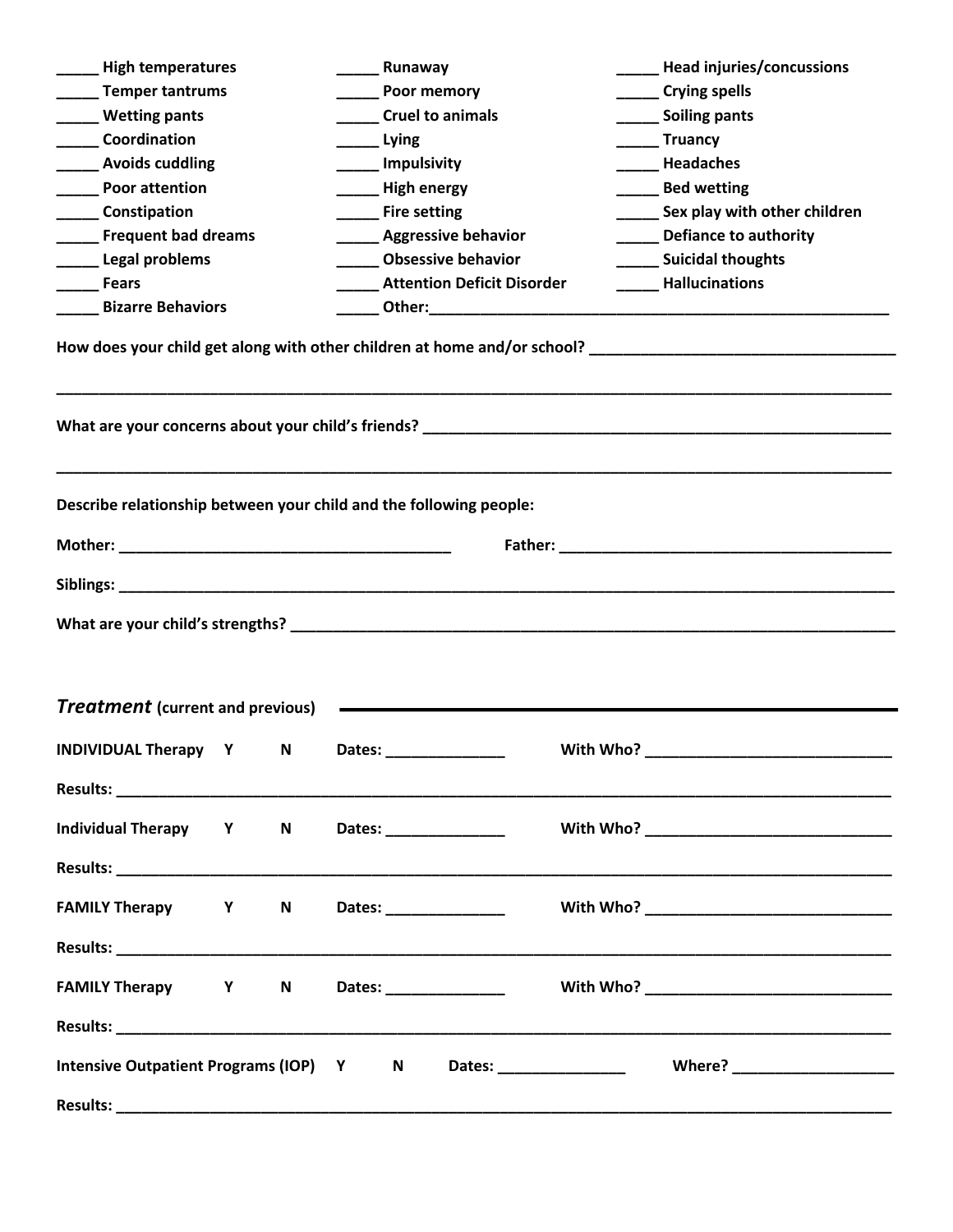|                                                                                     | Partial Hospitalization Program (PHP) Y | N           | Dates: __________________                                            |
|-------------------------------------------------------------------------------------|-----------------------------------------|-------------|----------------------------------------------------------------------|
|                                                                                     |                                         |             |                                                                      |
| Inpatient Y<br>N                                                                    |                                         |             |                                                                      |
|                                                                                     |                                         |             |                                                                      |
| Inpatient Y<br>N                                                                    |                                         |             |                                                                      |
|                                                                                     |                                         |             |                                                                      |
|                                                                                     |                                         |             | FAMILY HISTORY ———————————————————————                               |
| Is there a family history of mental illness in your family?                         |                                         |             | $\mathsf{Y}$<br>N                                                    |
| Is there a family history of substance abuse in your family? Y                      |                                         |             | N.                                                                   |
|                                                                                     |                                         |             |                                                                      |
| <b>Pregnancy History - Mother</b>                                                   |                                         |             |                                                                      |
|                                                                                     |                                         |             | Mother's health during pregnancy: ______ Good ______ Fair _____ Poor |
|                                                                                     |                                         |             |                                                                      |
|                                                                                     | Y -                                     | N           |                                                                      |
| During pregnancy, did the mother:<br>Take any medications?<br><b>Drink alcohol?</b> | Υ                                       | N           | If fair or poor explain why: _________                               |
| Smoke?                                                                              | Y                                       | $\mathbf N$ |                                                                      |

## DEVELOPMENTAL HISTORY **- The CONSTRUCTION**

As well as you can remember, where there any developmental delays such as walking, talking, toilet trained, etc?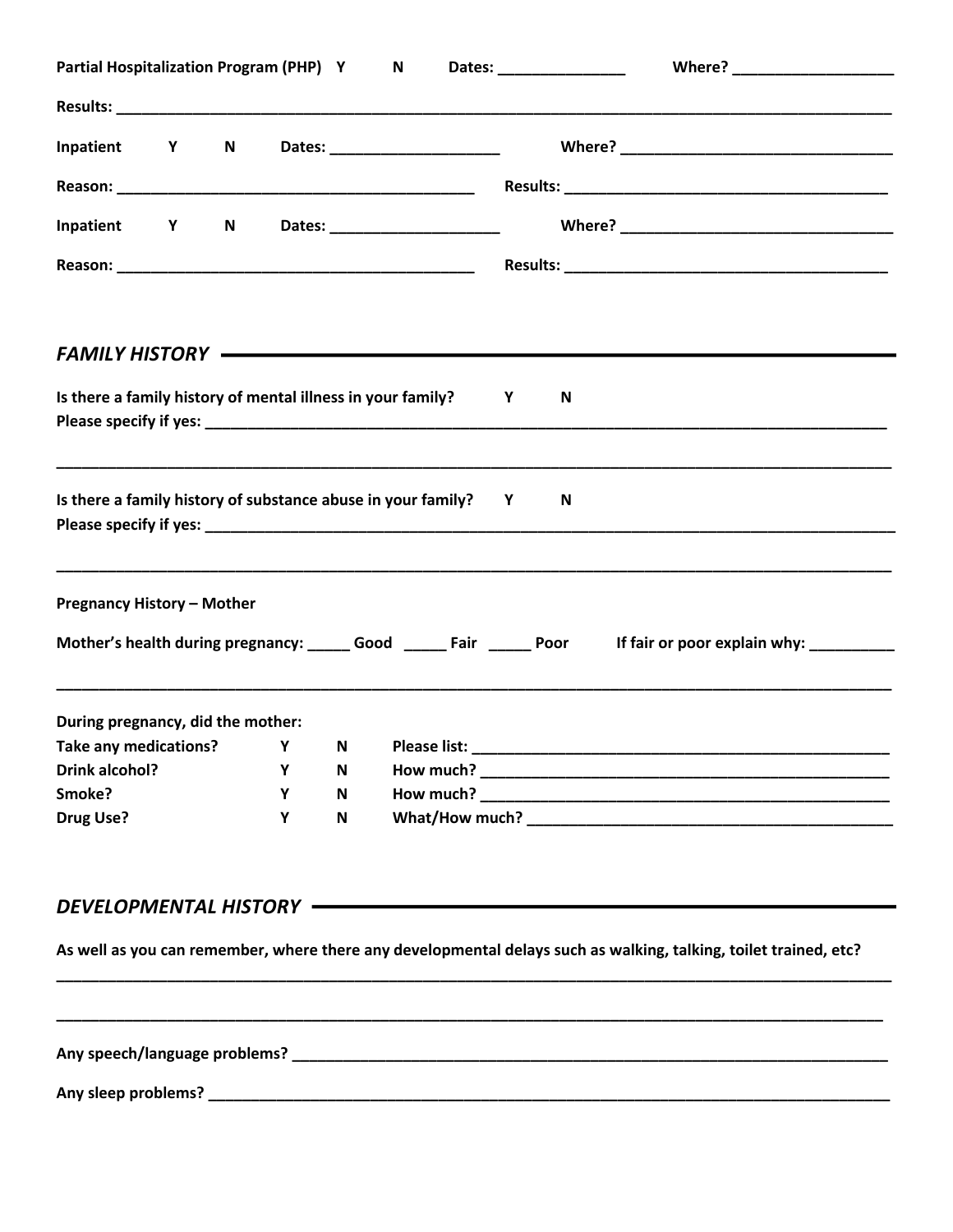## *MEDICAL HISTORY*

**Please list any CURRENT or PAST medical or neurological problems: \_\_\_\_\_\_\_\_\_\_\_\_\_\_\_\_\_\_\_\_\_\_\_\_\_\_\_\_\_\_\_\_\_\_\_\_\_\_\_\_\_\_**

| Hospitalization                         | <b>Y</b><br>N                         | Dates: ________________<br>Dates: _______________ |              |                                                                                                                                                                                                                               |        |                      |              |  |  |
|-----------------------------------------|---------------------------------------|---------------------------------------------------|--------------|-------------------------------------------------------------------------------------------------------------------------------------------------------------------------------------------------------------------------------|--------|----------------------|--------------|--|--|
|                                         |                                       |                                                   |              |                                                                                                                                                                                                                               |        |                      |              |  |  |
|                                         |                                       |                                                   |              |                                                                                                                                                                                                                               |        |                      |              |  |  |
| <b>Medications</b>                      |                                       |                                                   |              |                                                                                                                                                                                                                               |        |                      |              |  |  |
|                                         | Dosage: __________ Reason: __________ |                                                   |              |                                                                                                                                                                                                                               |        |                      |              |  |  |
|                                         |                                       |                                                   |              |                                                                                                                                                                                                                               |        |                      |              |  |  |
|                                         | Dosage: _________ Reason: __________  |                                                   |              |                                                                                                                                                                                                                               |        |                      |              |  |  |
|                                         |                                       |                                                   |              |                                                                                                                                                                                                                               |        |                      |              |  |  |
| <b>Substance Use</b>                    | <b>Tobacco</b>                        | Y<br>Y                                            | N            | <b>Alcohol</b>                                                                                                                                                                                                                | Y      | N                    |              |  |  |
| (please indicate<br>if currently using) | <b>Vaping</b><br><b>Other Drugs</b>   | Y                                                 | N<br>N       | Marijuana<br><b>Prescription Pills</b>                                                                                                                                                                                        | Y<br>Υ | N<br>N               |              |  |  |
|                                         |                                       |                                                   |              |                                                                                                                                                                                                                               |        |                      |              |  |  |
| <b>History of Abuse</b>                 | <b>Emotional</b>                      | Y                                                 | N            | Physical                                                                                                                                                                                                                      | Y      | N                    |              |  |  |
|                                         | Sexual                                | Y                                                 | N            |                                                                                                                                                                                                                               |        |                      |              |  |  |
|                                         |                                       |                                                   |              |                                                                                                                                                                                                                               |        |                      |              |  |  |
| <b>History of Trauma</b>                | <b>Close Death</b>                    | Υ                                                 | N            | <b>Move</b>                                                                                                                                                                                                                   | Υ      | N                    |              |  |  |
|                                         | <b>Natural Disaster</b>               | Υ                                                 | N            | <b>Accident</b>                                                                                                                                                                                                               | Υ      | N                    |              |  |  |
|                                         | <b>Divorce</b>                        | Y -                                               | $\mathsf{N}$ | <b>Crime</b>                                                                                                                                                                                                                  | Y      | ${\bf N}$            |              |  |  |
| Suicidal / Self Harm                    | <b>Suicidal Thoughts</b>              | current                                           |              | Y N                                                                                                                                                                                                                           | past   | $\mathsf{Y}$         | $\mathsf{N}$ |  |  |
|                                         | <b>Suicide Attempt</b>                | <b>Y</b>                                          | $\mathsf{N}$ | When? _________________                                                                                                                                                                                                       |        |                      |              |  |  |
|                                         |                                       |                                                   |              | When? Note that the set of the set of the set of the set of the set of the set of the set of the set of the set of the set of the set of the set of the set of the set of the set of the set of the set of the set of the set |        | Plan: New York Plane |              |  |  |
|                                         | <b>Self Harm</b>                      | current                                           |              | N<br>Y                                                                                                                                                                                                                        | past   | Y                    | $\mathsf{N}$ |  |  |
|                                         |                                       | Frequency: ____________                           |              |                                                                                                                                                                                                                               |        |                      |              |  |  |